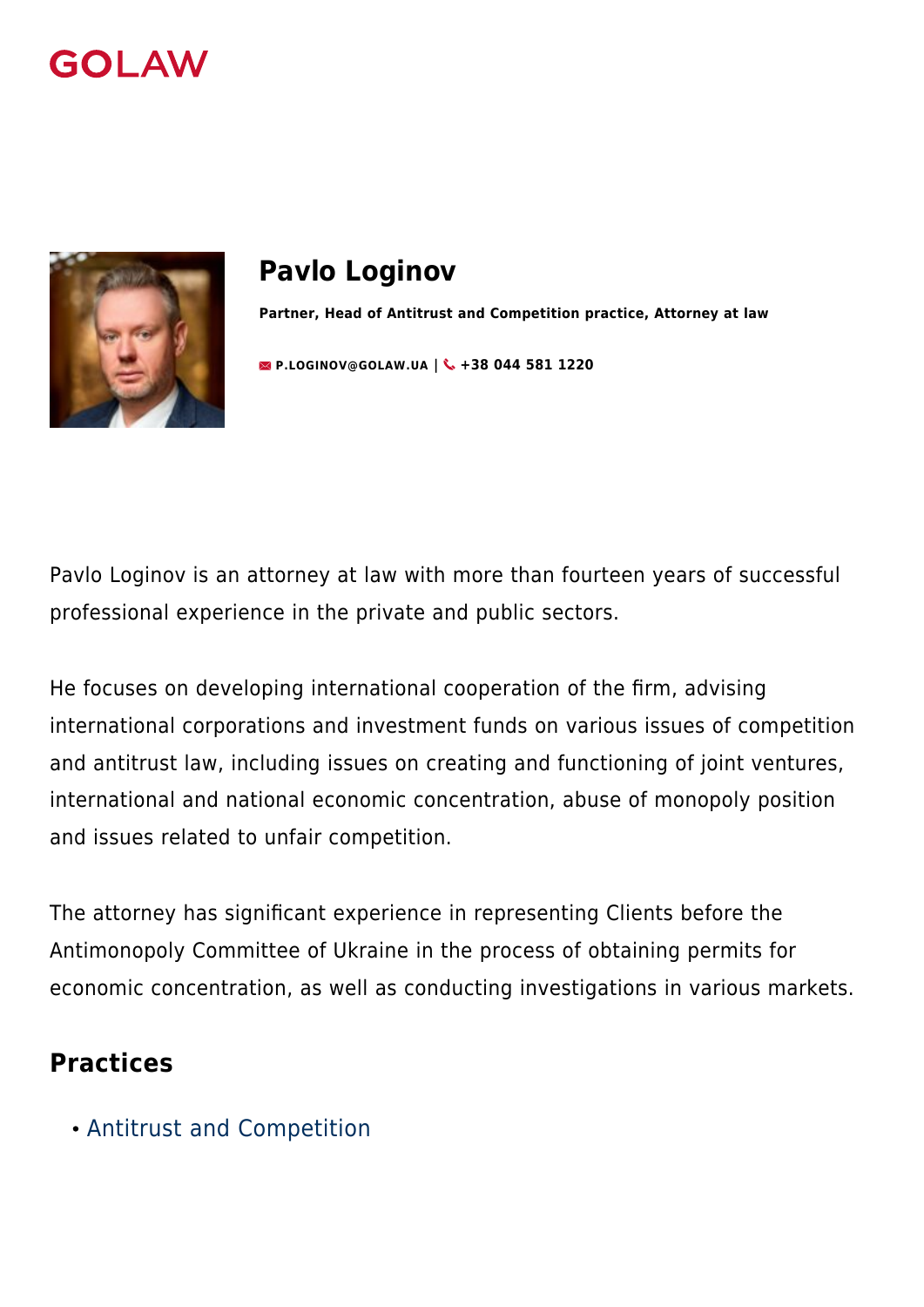### **Sectors**

- [Advice on business activities in seaports and river ports](#page--1-0)
- [Agribusiness](#page--1-0)
- [Aviation sector](#page--1-0)
- [Chemical industry](#page--1-0)
- [Construction and real estate](#page--1-0)
- [Consulting in relations with contractors](#page--1-0)
- [Development and implementation of security systems](#page--1-0)
- [Energy and natural resources](#page--1-0)
- [Environmental Protection](#page--1-0)
- [Financial institutions](#page--1-0)
- **· [Information technology](#page--1-0)**
- [Legal support during the stay of vessel in the seaport](#page--1-0)
- [Legal support of claims and lawsuits](#page--1-0)
- [Manufacturing and industry](#page--1-0)
- [Media and telecommunications](#page--1-0)
- [Medicine and pharmaceuticals](#page--1-0)
- [Renewable energy](#page--1-0)
- [Retail and FMCG](#page--1-0)
- [Transport and infrastructure](#page--1-0)

## **Education**

Taras Shevchenko National University of Kyiv, Master of Law